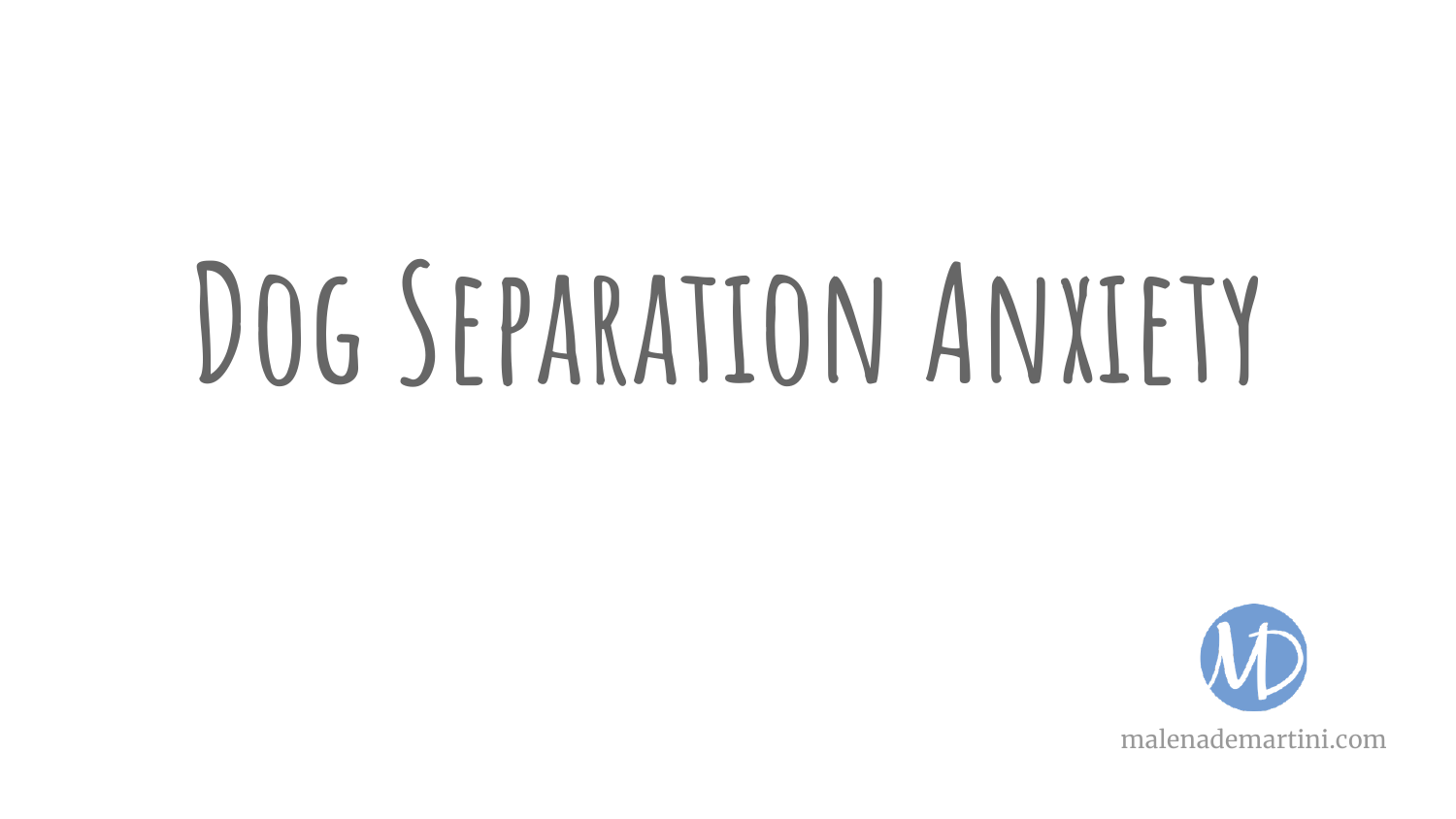# WHAT IS DOG SEPARATION **Anxiety?**

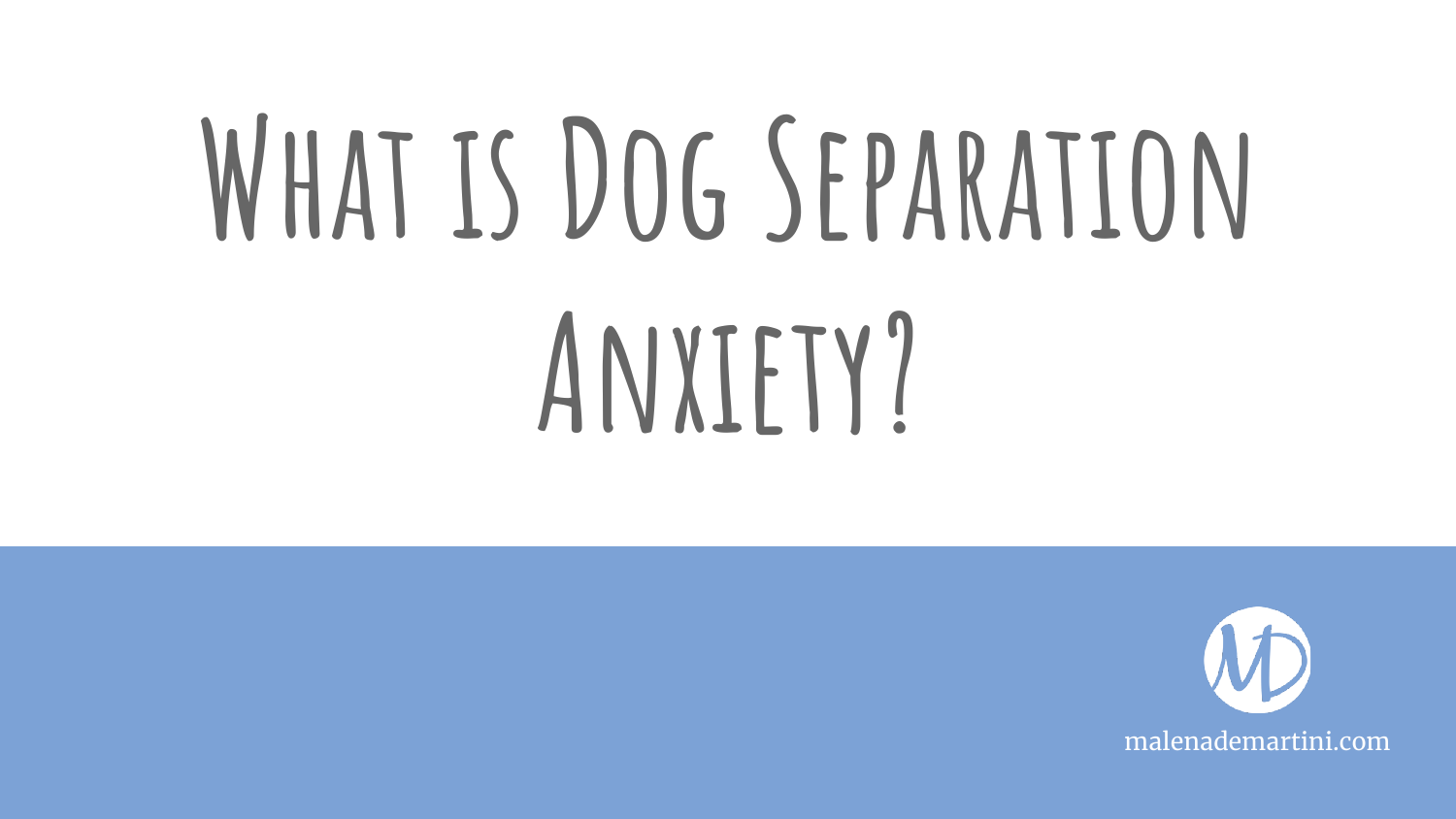#### DOES YOUR DOG...

❏ engage in destructive behavior when left alone?

❏ bark or howl excessively when you leave the home?

 $\Box$  have accidents in the house while you are away?

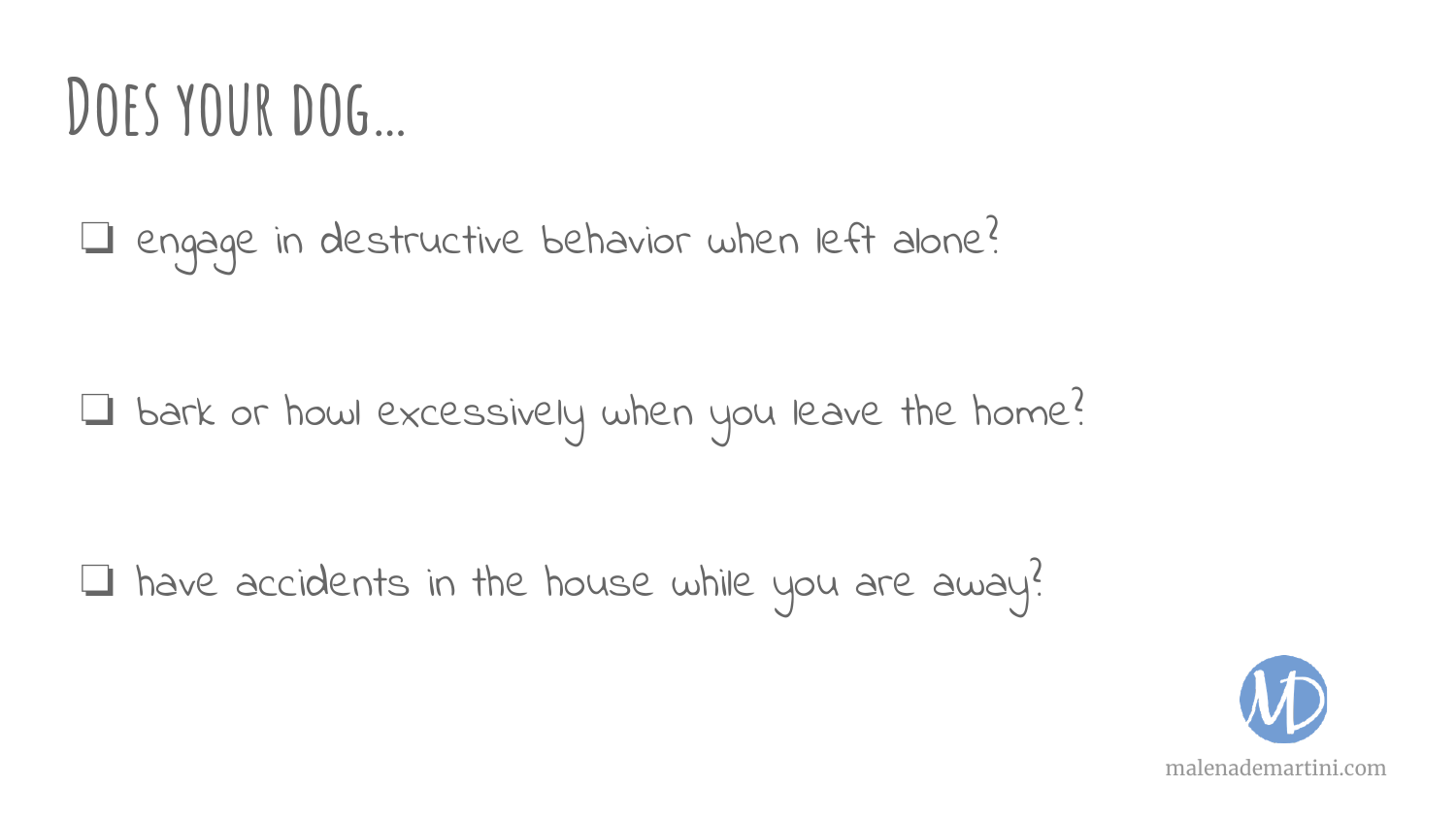DON't be afraid to incorporate medication if it is recommended for your dog by your vet

Don'ts

Dos

DO speak to your vet about your concerns with your dog's separation anxiety



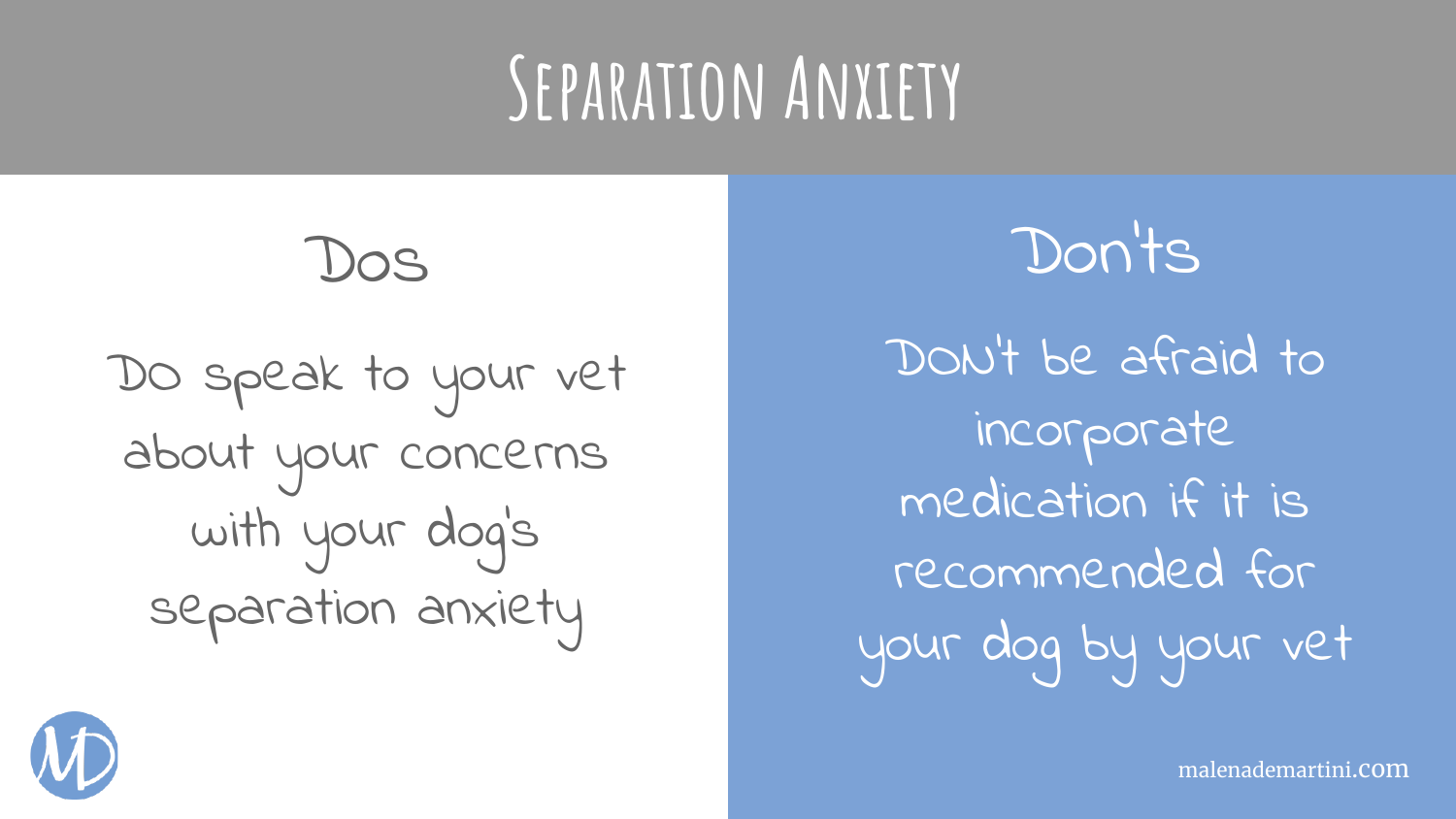

DO spend time determining where your dog is most comfortable in the home



DON't assume that he has to be confined in order to lessen destruction. The gradual process of keeping the dog beneath his panic point will do that automatically.



malenademartini.com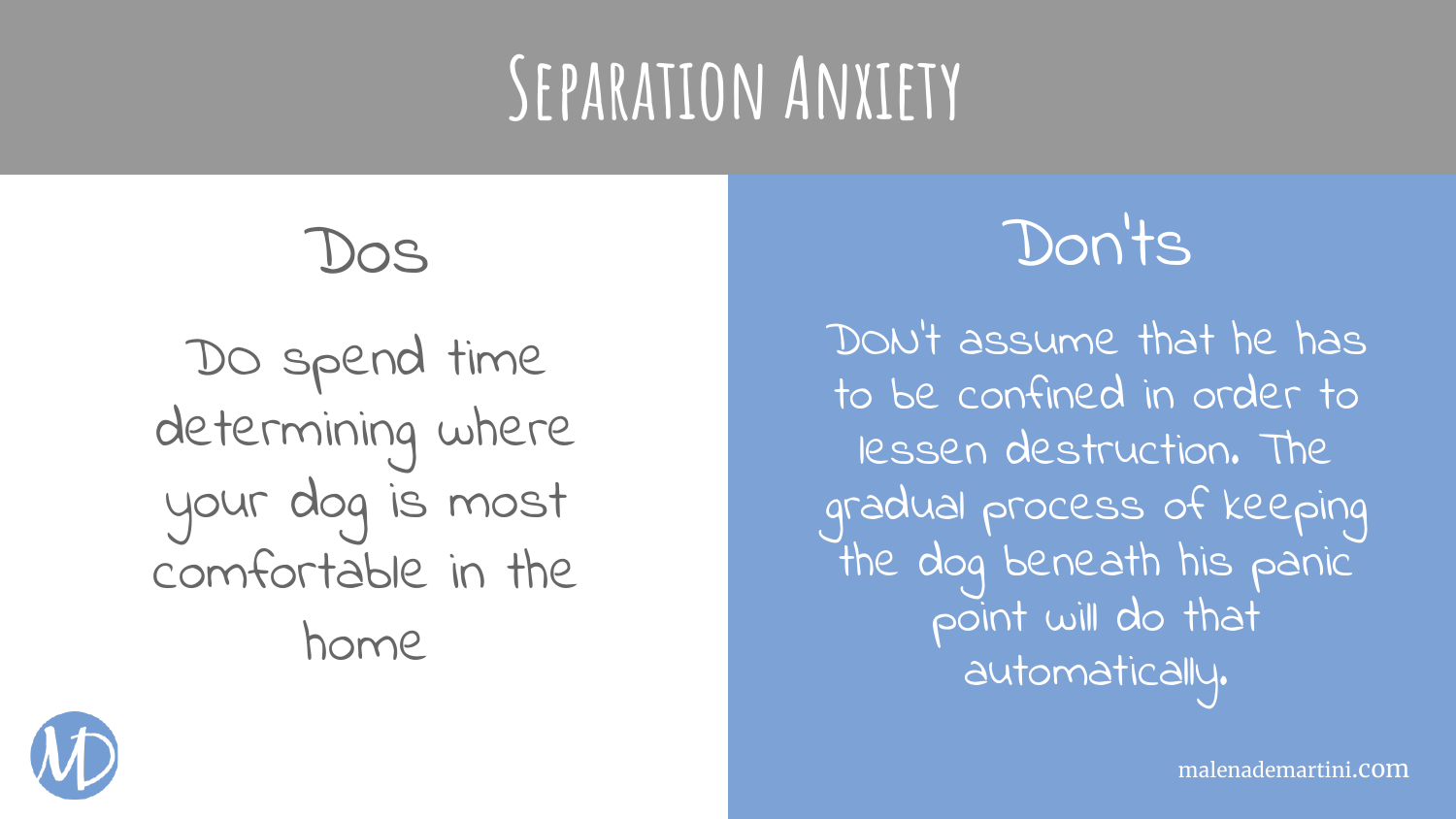

DO observe your dog's body language to determine his panic point and return before that time



DON't try to wait it out so that your dog is not vocalizing, he is experiencing panic which has to be mitigated if you don't want to make things worse



malenademartini.com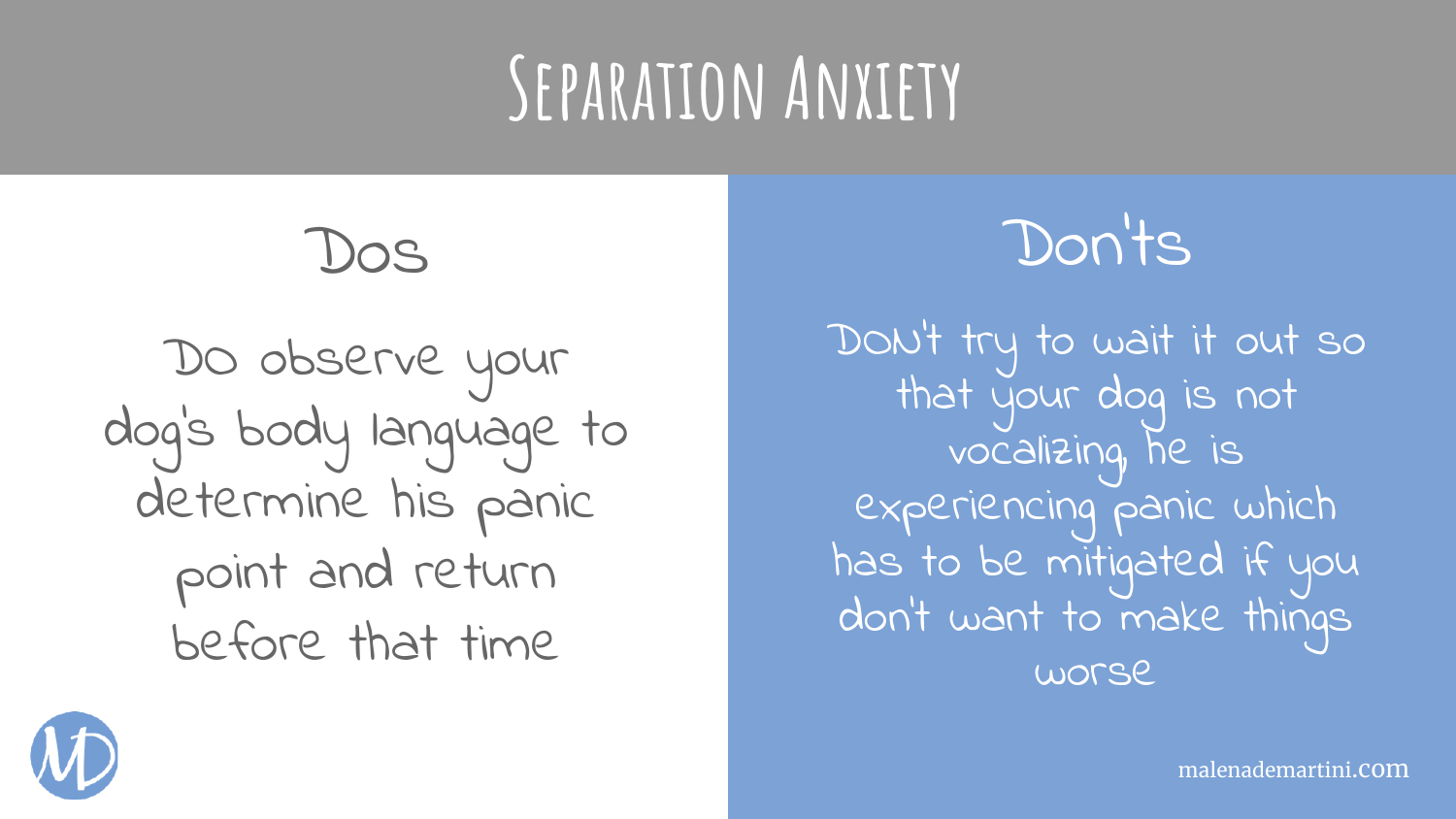DO give your dog adequate exercise and enrichment each day

Dos



DON't expect that excessively exercising your dog will resolve separation anxiety -it won't



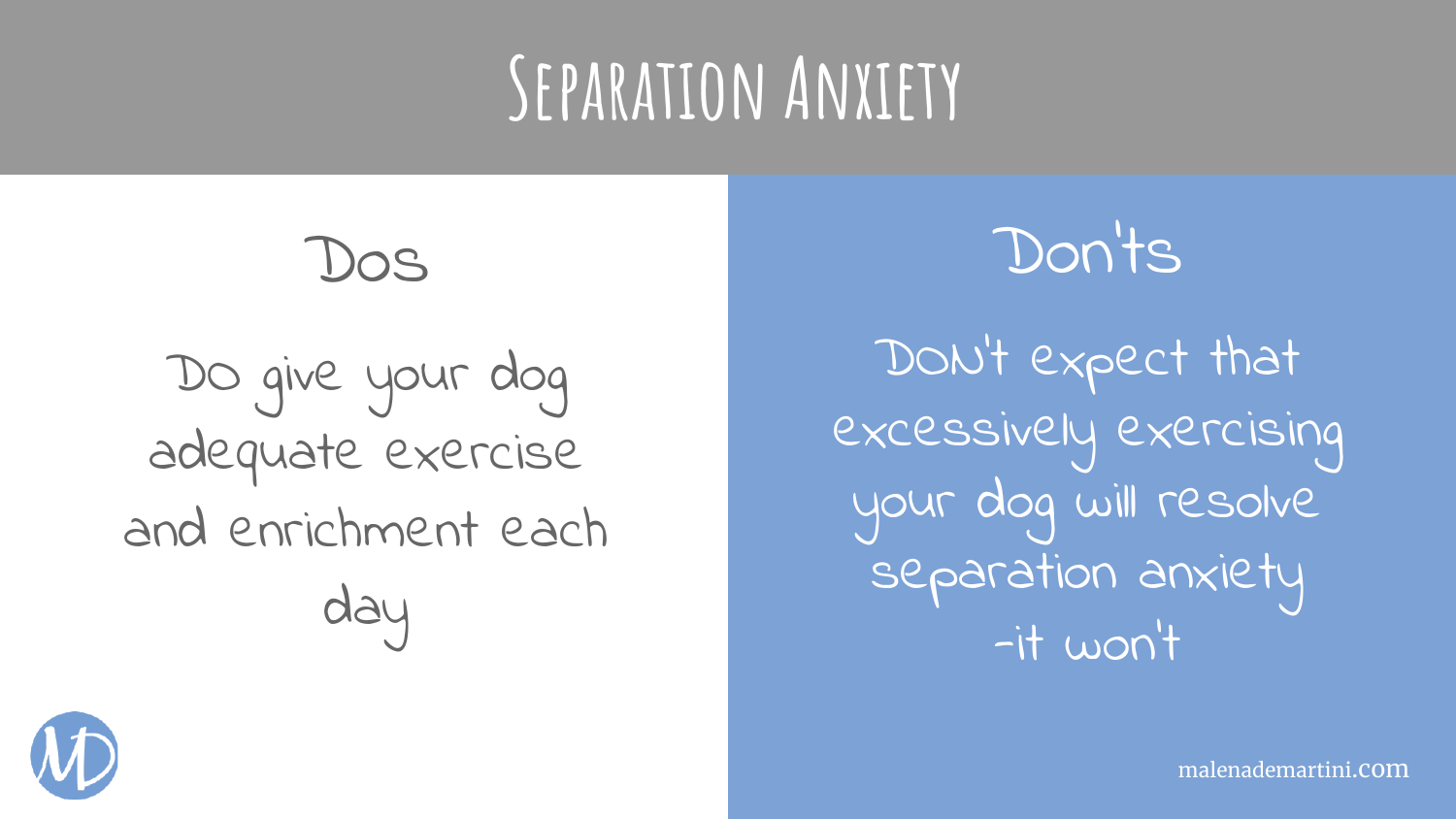

DO take things gradually so that your dog can learn that alone time is safe

Don'ts

DON't resort to any punishment techniques that will likely exacerbate the problem



malenademartini.com